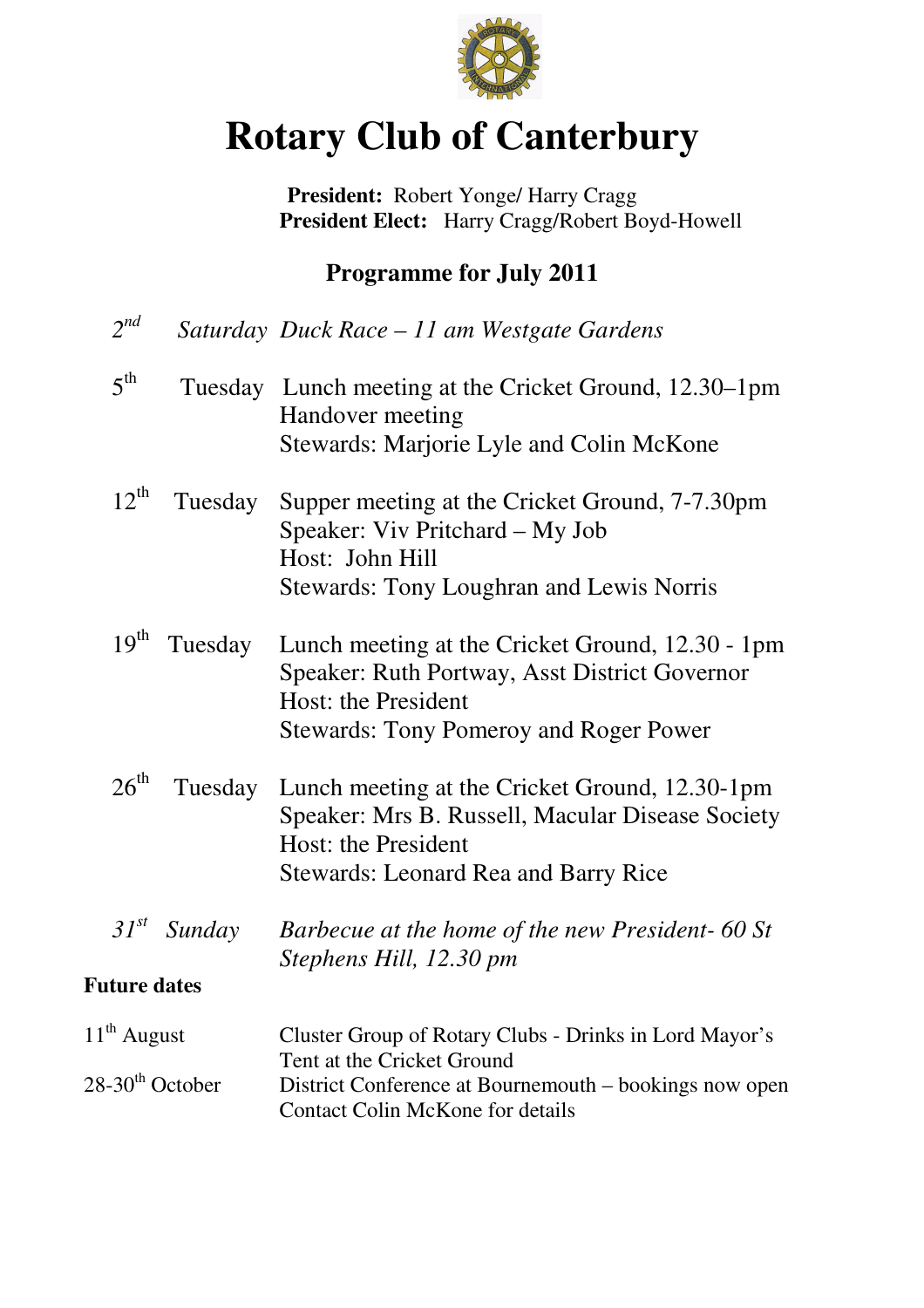# **Rotary News**

# **Stewards**

Please note Rule 9 in the Club Directory

9. If an appointed Steward cannot attend a meeting, it that member's duty to find an alternative member in advance of the meeting. The member may arrange to swap the duty for another more suitable date. They must always inform the Stewards' Co-ordinator of that change.

**It would be appreciated when Members inform me of an agreed change if they could email me direct, without copying the email to all members on the current Stewards' list. This avoids sending emails to others not directly concerned with the agreed change.** 

**Colin McKone** 

**Stewards' Co-ordinator** 

## CANTERBURY ROTARY CLUB VISIT TO THE OLD STAGERS

President Harry & his Lady invite Rotarians & Partners to their house for supper with the main course at 6 pm and the dessert and cheese & biscuits after the show. Catering arrangements will be collaborative with the President inviting individual members to bring various dishes to the evening.

Saturday 13<sup>th</sup> August at 7.30pm at the Gulbenkian Theatre

The Old Stagers present their 160<sup>th</sup> season -"Whodunit" a comedy thriller by Alfred Shaffer

**"Six strangers and a butler have gathered for a black-tie dinner at a wealthy lawyer's mansion during a thunderstorm. The guests include an aged admiral, a bitchy aristocrat, a doddering old archaeologist, a dashing young cad and other Agatha Christie types. One of the guests is an oily Levantine who tells the others (each in private) that he has good reason to blackmail them. He is ripe for murder and so it happens. Whodunit ?"** 

#### **TICKETS £12 A HEAD**

### **DRESS CODE SMART CASUAL**

#### **EARLY BOOKING ESSENTIAL AS PLACES ARE LIMITED**

**Requests for tickets and cheques payable to "RC of Canterbury" and self addressed envelope to David Barton ASAP**